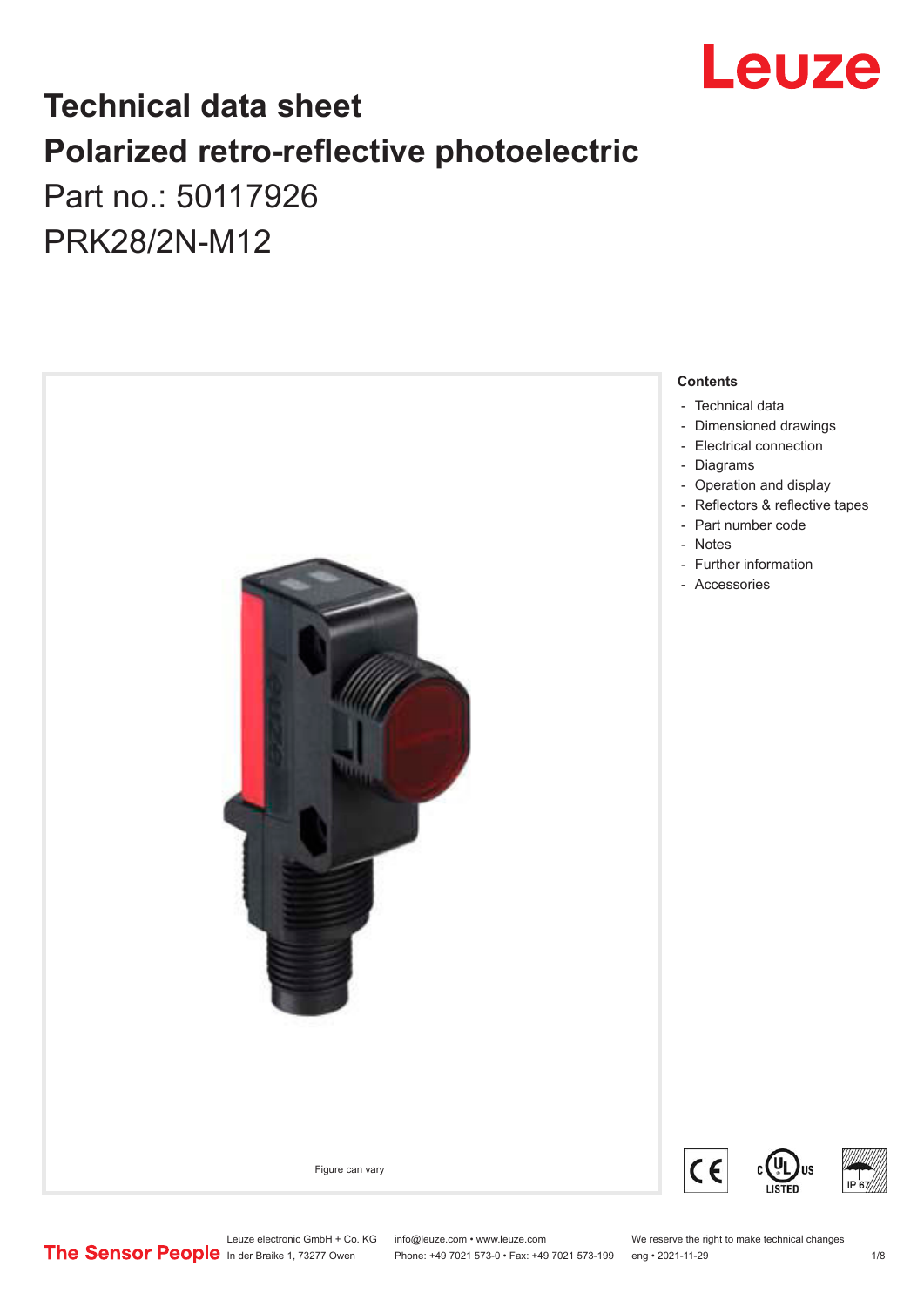### <span id="page-1-0"></span>**Technical data**

# Leuze

| <b>Basic data</b>                                      |                                                       |                                               |  |  |
|--------------------------------------------------------|-------------------------------------------------------|-----------------------------------------------|--|--|
| <b>Series</b>                                          |                                                       | 28                                            |  |  |
|                                                        | <b>Operating principle</b>                            | Reflection principle                          |  |  |
|                                                        |                                                       |                                               |  |  |
|                                                        | <b>Optical data</b>                                   |                                               |  |  |
|                                                        | <b>Operating range</b>                                | Guaranteed operating range                    |  |  |
|                                                        | <b>Operating range</b>                                | $0.02$ 4.5 m, With reflector TK(S)<br>100x100 |  |  |
|                                                        | <b>Operating range limit</b>                          | Typical operating range                       |  |  |
|                                                        | <b>Operating range limit</b>                          | $0.026$ m, With reflector TK(S)<br>100x100    |  |  |
| Light source                                           |                                                       | LED, Red                                      |  |  |
| Wavelength                                             |                                                       | 620 nm                                        |  |  |
|                                                        | <b>Transmitted-signal shape</b>                       | Pulsed                                        |  |  |
| LED group                                              |                                                       | Exempt group (in acc. with EN 62471)          |  |  |
|                                                        | <b>Electrical data</b>                                |                                               |  |  |
|                                                        | <b>Protective circuit</b>                             | Polarity reversal protection                  |  |  |
|                                                        |                                                       | Short circuit protected                       |  |  |
|                                                        |                                                       |                                               |  |  |
|                                                        | Performance data                                      |                                               |  |  |
|                                                        | Supply voltage $U_{B}$                                | 10  30 V, DC, Incl. residual ripple           |  |  |
| <b>Residual ripple</b>                                 |                                                       | 0  15 %, From U <sub>B</sub>                  |  |  |
| <b>Open-circuit current</b>                            |                                                       | 020mA                                         |  |  |
|                                                        | <b>Outputs</b>                                        |                                               |  |  |
|                                                        | Number of digital switching outputs 2 Piece(s)        |                                               |  |  |
| <b>Switching outputs</b><br>Switching current, max.    |                                                       | 100 mA                                        |  |  |
|                                                        | <b>Switching voltage</b>                              | high: $\geq (U_{\text{B}} - 2.5V)$            |  |  |
|                                                        |                                                       | low: $\leq$ 2.5V                              |  |  |
|                                                        | <b>Switching output 1</b>                             |                                               |  |  |
| <b>Switching element</b><br><b>Switching principle</b> |                                                       | Transistor, NPN                               |  |  |
|                                                        |                                                       | Light switching                               |  |  |
|                                                        | <b>Switching output 2</b><br><b>Switching element</b> | Transistor, NPN                               |  |  |
| <b>Switching principle</b>                             |                                                       | Dark switching                                |  |  |
|                                                        |                                                       |                                               |  |  |
| <b>Timing</b>                                          |                                                       |                                               |  |  |
|                                                        | <b>Switching frequency</b>                            | 500 Hz                                        |  |  |
|                                                        | <b>Response time</b>                                  | 1 <sub>ms</sub>                               |  |  |

**Readiness delay** 300 ms

|                 | <b>Connection 1</b>            |                 |
|-----------------|--------------------------------|-----------------|
| <b>Function</b> |                                | Signal OUT      |
|                 |                                | Voltage supply  |
|                 | Type of connection             | Connector       |
|                 | <b>Thread size</b>             | M12             |
|                 | <b>Material</b>                | Plastic         |
|                 | No. of pins                    | 4-pin           |
|                 |                                |                 |
|                 | <b>Mechanical data</b>         |                 |
|                 | Dimension (W x H x L)          | 15 mm x 46.5 mm |
|                 | <b>Thread size</b>             | M <sub>18</sub> |
|                 | Length                         | 31.8 mm         |
|                 | <b>Housing material</b>        | Plastic         |
|                 | <b>Plastic housing</b>         | <b>ABS</b>      |
|                 | Lens cover material            | Plastic         |
|                 | Net weight                     | 25 <sub>g</sub> |
|                 | <b>Housing color</b>           | <b>Black</b>    |
|                 |                                | Red             |
|                 |                                |                 |
|                 | <b>Operation and display</b>   |                 |
|                 | Type of display                | LED             |
|                 | Number of LEDs                 | 2 Piece(s)      |
|                 |                                |                 |
|                 | <b>Environmental data</b>      |                 |
|                 | Ambient temperature, operation | $-4060 °C$      |
|                 | Ambient temperature, storage   | $-40$ 70 °C     |
|                 |                                |                 |
|                 | <b>Certifications</b>          |                 |
|                 | Degree of protection           | IP 67           |
|                 | <b>Protection class</b>        | III             |
|                 | <b>Certifications</b>          | c UL US         |
|                 | <b>Standards applied</b>       | IEC 60947-5-2   |
|                 |                                |                 |

#### **Classification**

| <b>Customs tariff number</b> | 85365019 |
|------------------------------|----------|
| eCl@ss 5.1.4                 | 27270902 |
| eCl@ss 8.0                   | 27270902 |
| eCl@ss 9.0                   | 27270902 |
| eCl@ss 10.0                  | 27270902 |
| eCl@ss 11.0                  | 27270902 |
| <b>ETIM 5.0</b>              | EC002717 |
| <b>ETIM 6.0</b>              | EC002717 |
| <b>ETIM 7.0</b>              | EC002717 |

Leuze electronic GmbH + Co. KG info@leuze.com • www.leuze.com We reserve the right to make technical changes

In der Braike 1, 73277 Owen Phone: +49 7021 573-0 • Fax: +49 7021 573-199 eng • 2021-11-29 2 /8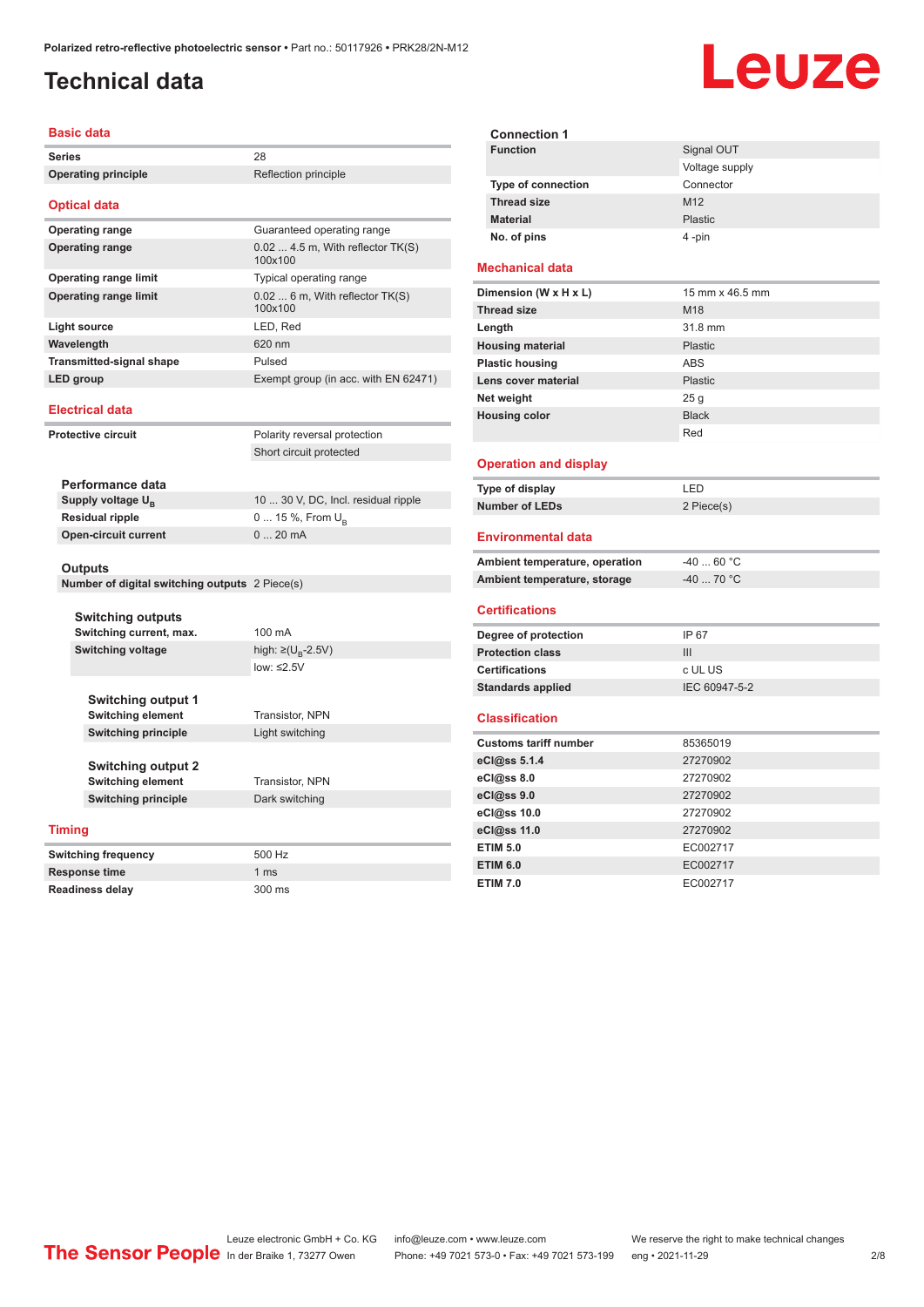#### <span id="page-2-0"></span>**Dimensioned drawings**



All dimensions in millimeters





A Indicator diode B Optical axis

37,3 A



### **Electrical connection**

#### **Connection 1**

| <b>Function</b>           | Signal OUT     |
|---------------------------|----------------|
|                           | Voltage supply |
| <b>Type of connection</b> | Connector      |
| <b>Thread size</b>        | M12            |
| <b>Material</b>           | Plastic        |
| No. of pins               | 4-pin          |

#### **Pin Pin assignment**

|                | V+               |
|----------------|------------------|
| $\overline{2}$ | OUT <sub>2</sub> |
| 3              | GND              |
| $\overline{4}$ | OUT <sub>1</sub> |

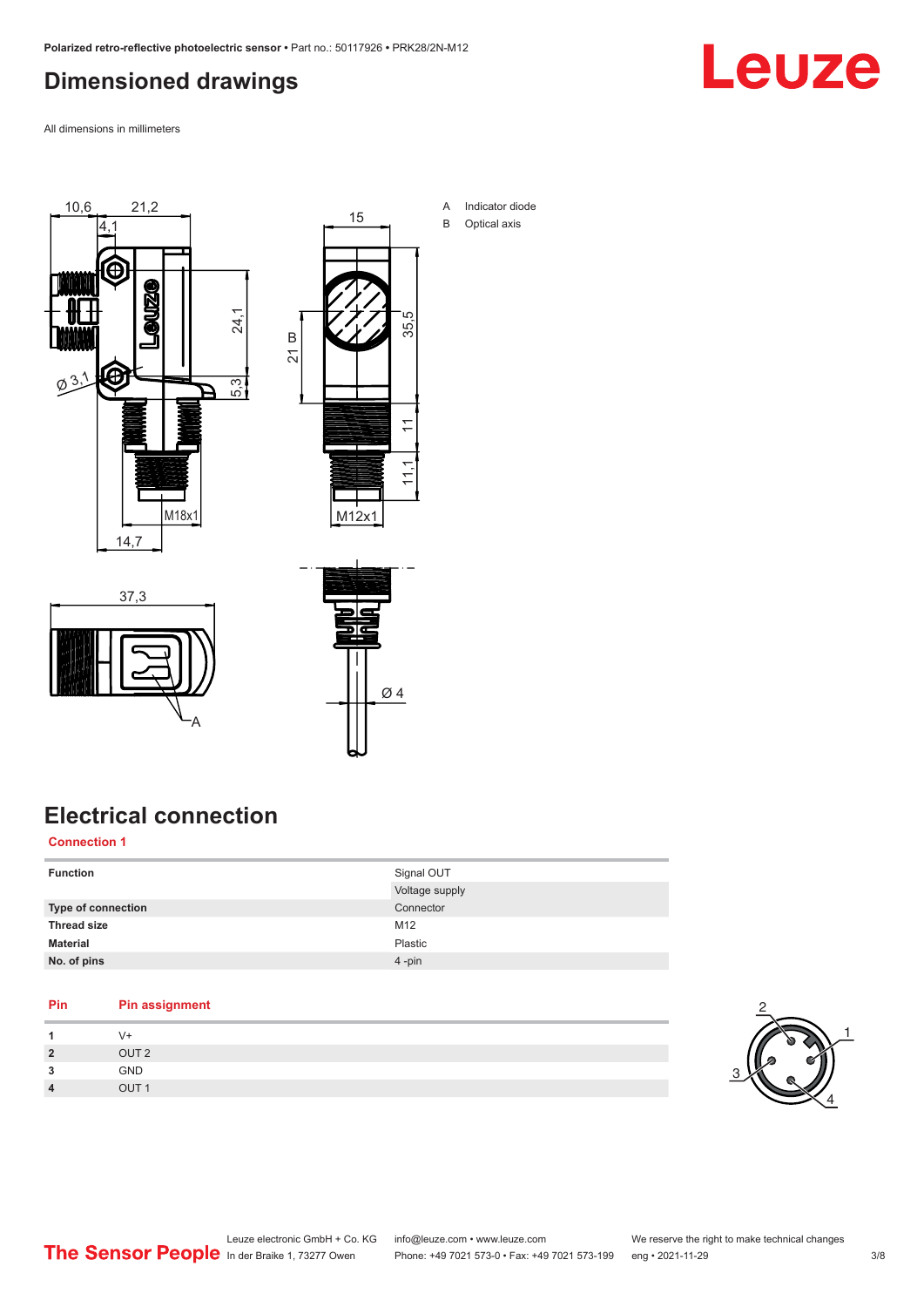#### <span id="page-3-0"></span>**Diagrams**

# Leuze

#### Typ. response behavior (TKS100x100)



x Distance [m]

y Misalignment [mm]



#### Typ. function reserve



## **Operation and display**

| LED            | <b>Display</b>           | <b>Meaning</b>        |
|----------------|--------------------------|-----------------------|
|                | Green, continuous light  | Operational readiness |
| $\overline{2}$ | Yellow, continuous light | Light path free       |
|                | Yellow, flashing         | No function reserve   |

#### **Reflectors & reflective tapes**

| Part no. | <b>Designation</b> | <b>Operating range</b><br><b>Operating range</b> | <b>Description</b>                                                                                                                                      |
|----------|--------------------|--------------------------------------------------|---------------------------------------------------------------------------------------------------------------------------------------------------------|
| 50108300 | REF 4-A-50x50      | $0.081.4$ m<br>0.082m                            | Design: Rectangular<br>Reflective surface: 50 mm x 50 mm<br>Material: Plastic<br>Chemical designation of the material: PMMA<br>Fastening: Self-adhesive |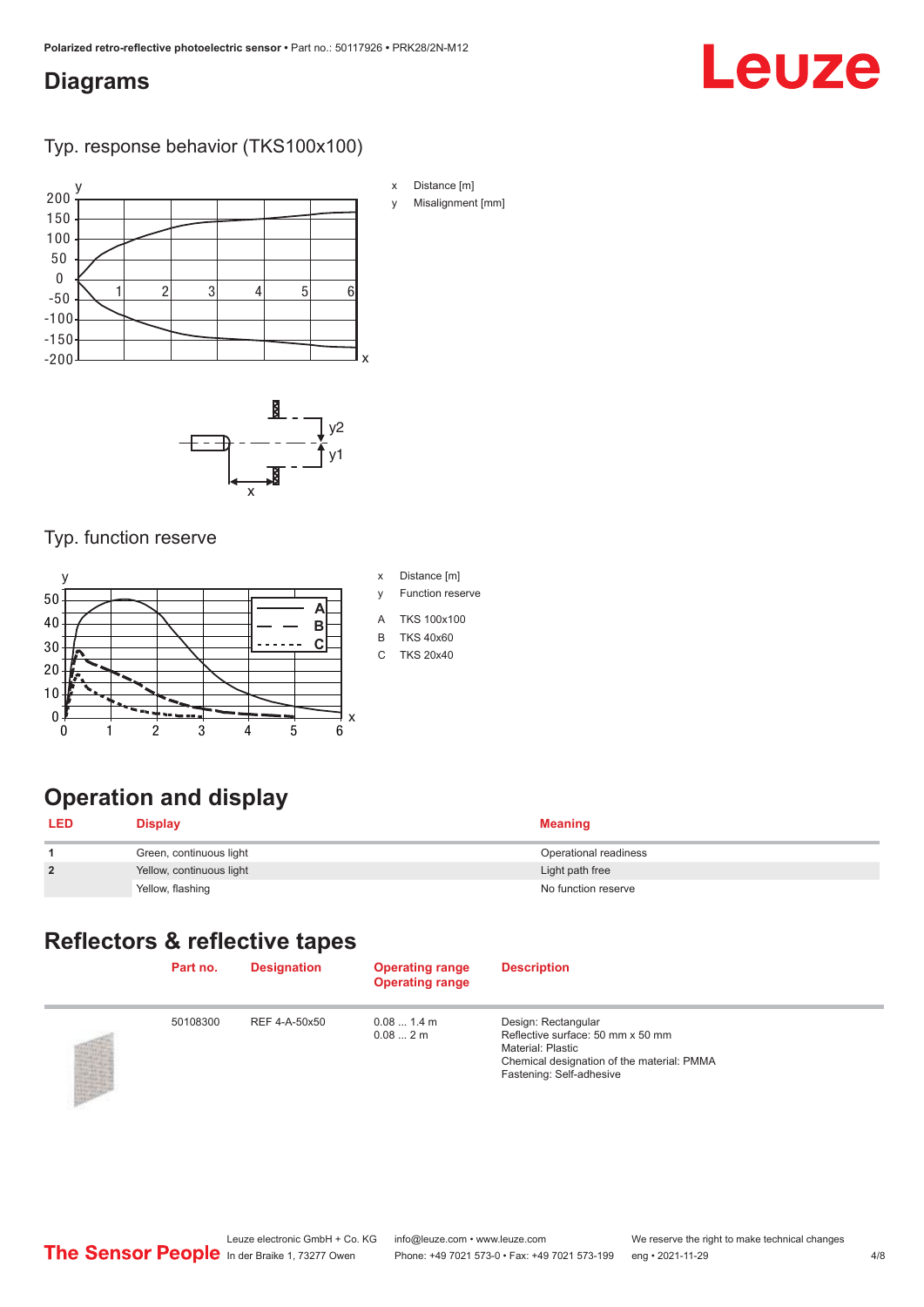#### <span id="page-4-0"></span>**Reflectors & reflective tapes**



| Part no. | <b>Designation</b> | <b>Operating range</b><br><b>Operating range</b> | <b>Description</b>                                                                                                                                                                                                                                   |
|----------|--------------------|--------------------------------------------------|------------------------------------------------------------------------------------------------------------------------------------------------------------------------------------------------------------------------------------------------------|
| 50003192 | TK 100x100         | 0.024.5m<br>0.026m                               | Design: Rectangular<br>Triple reflector size: 4 mm<br>Reflective surface: 96 mm x 96 mm<br><b>Material: Plastic</b><br>Base material: Plastic<br>Chemical designation of the material: PMMA8N<br>Fastening: Rear side can be glued                   |
| 50003189 | TK 30x50           | $0.031.9$ m<br>$0.032.5$ m                       | Design: Rectangular<br>Triple reflector size: 4 mm<br>Reflective surface: 29 mm x 45 mm<br>Material: Plastic<br>Base material: Plastic<br>Chemical designation of the material: PMMA8N<br>Fastening: Rear side can be glued                          |
| 50024127 | TK 82.2            | $0.053.6$ m<br>0.054.5m                          | Design: Round<br>Triple reflector size: 4 mm<br>Reflection surface diameter: 79 mm<br><b>Material: Plastic</b><br>Base material: Plastic<br>Chemical designation of the material: PMMA8N<br>Fastening: Through-hole mounting, Rear side can be glued |
| 50022816 | <b>TKS 100X100</b> | 0.024.5m<br>0.026m                               | Design: Rectangular<br>Triple reflector size: 4 mm<br>Reflective surface: 96 mm x 96 mm<br><b>Material: Plastic</b><br>Base material: Plastic<br>Chemical designation of the material: PMMA8N<br>Fastening: Through-hole mounting, Adhesive          |
| 50081283 | <b>TKS 20X40</b>   | $0.041.6$ m<br>0.042.2 m                         | Design: Rectangular<br>Triple reflector size: 2.3 mm<br>Reflective surface: 16 mm x 38 mm<br><b>Material: Plastic</b><br>Base material: Plastic<br>Chemical designation of the material: PMMA8N<br>Fastening: Through-hole mounting, Adhesive        |
| 50023525 | <b>TKS 30X50</b>   | $0.031.9$ m<br>$0.032.5$ m                       | Design: Rectangular<br>Triple reflector size: 3 mm<br>Reflective surface: 27 mm x 44 mm<br>Material: Plastic<br>Base material: Plastic<br>Chemical designation of the material: PMMA8N<br>Fastening: Through-hole mounting, Adhesive                 |
| 50040820 | <b>TKS 40X60</b>   | 0.023m<br>0.024m                                 | Design: Rectangular<br>Triple reflector size: 4 mm<br>Reflective surface: 37 mm x 56 mm<br><b>Material: Plastic</b><br>Base material: Plastic<br>Chemical designation of the material: PMMA8N<br>Fastening: Through-hole mounting, Adhesive          |

#### **Part number code**

Part designation: **AAA28d.E/ ff-hh**

#### **AAA28 Operating principle / construction**

LS28: throughbeam photoelectric sensor transmitter LE28: throughbeam photoelectric sensor receiver ET28: energetic diffuse reflection sensor FT28: diffuse reflection sensor with fading PRK28: retro-reflective photoelectric sensor with polarization filter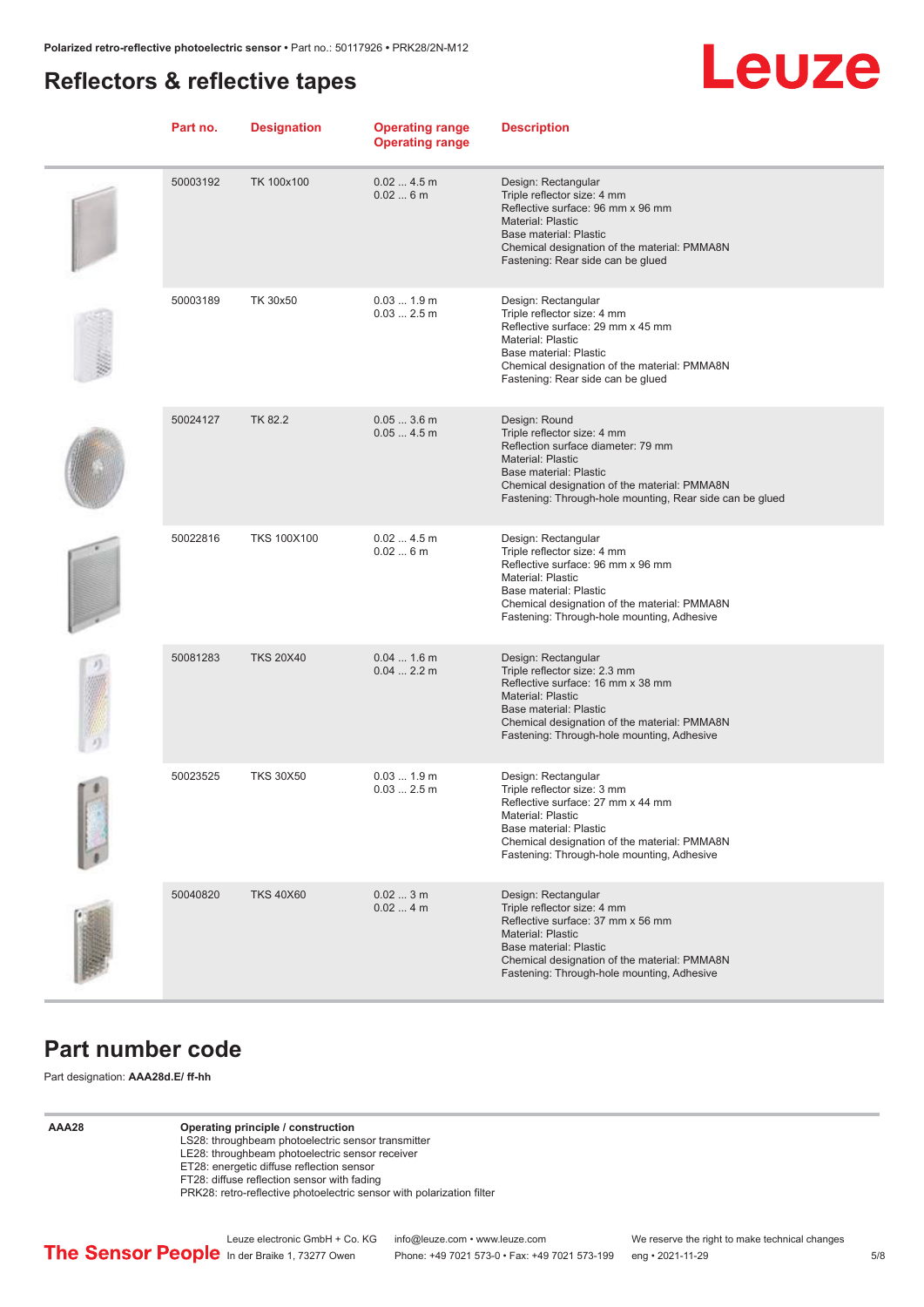#### <span id="page-5-0"></span>**Part number code**



| d           | Light type<br>n/a: red light<br>I: infrared light                                                                                                                                                                                                                                                                                                                                         |
|-------------|-------------------------------------------------------------------------------------------------------------------------------------------------------------------------------------------------------------------------------------------------------------------------------------------------------------------------------------------------------------------------------------------|
| Е           | Equipment<br>3: teach-in via button                                                                                                                                                                                                                                                                                                                                                       |
| ff          | Switching output / function / OUT1OUT2 (OUT1 = pin 4, OUT2 = pin 2)<br>2: NPN transistor output, light switching<br>N: NPN transistor output, dark switching<br>4: PNP transistor output, light switching<br>P: PNP transistor output, dark switching<br>D: Deactivation input (deactivation with low signal)<br>9: deactivation input (deactivation with high signal)<br>X: pin not used |
| hh          | <b>Electrical connection</b><br>n/a: cable, standard length 2000 mm, 4-wire<br>200-M12: cable, length 200 mm with M12 connector, 4-pin, axial (plug)<br>200-M8: cable, length 200 mm with M8 connector, 4-pin, axial (plug)                                                                                                                                                               |
| <b>Mata</b> |                                                                                                                                                                                                                                                                                                                                                                                           |

| <b>Note</b>                                                                                     |
|-------------------------------------------------------------------------------------------------|
| $\&$ A list with all available device types can be found on the Leuze website at www.leuze.com. |

#### **Notes**

|  | <b>Observe intended use!</b>                                                          |
|--|---------------------------------------------------------------------------------------|
|  | $\%$ This product is not a safety sensor and is not intended as personnel protection. |
|  | $\&$ The product may only be put into operation by competent persons.                 |
|  | ♦ Only use the product in accordance with its intended use.                           |
|  |                                                                                       |

#### **For UL applications:**

ª For UL applications, use is only permitted in Class 2 circuits in accordance with the NEC (National Electric Code).

ª These proximity switches shall be used with UL Listed Cable assemblies rated 30V, 0.5A min, in the field installation, or equivalent (categories: CYJV/ CYJV7 or PVVA/PVVA7)

#### **Further information**

• Sum of the output currents for both outputs, 50 mA for ambient temperatures > 40 °C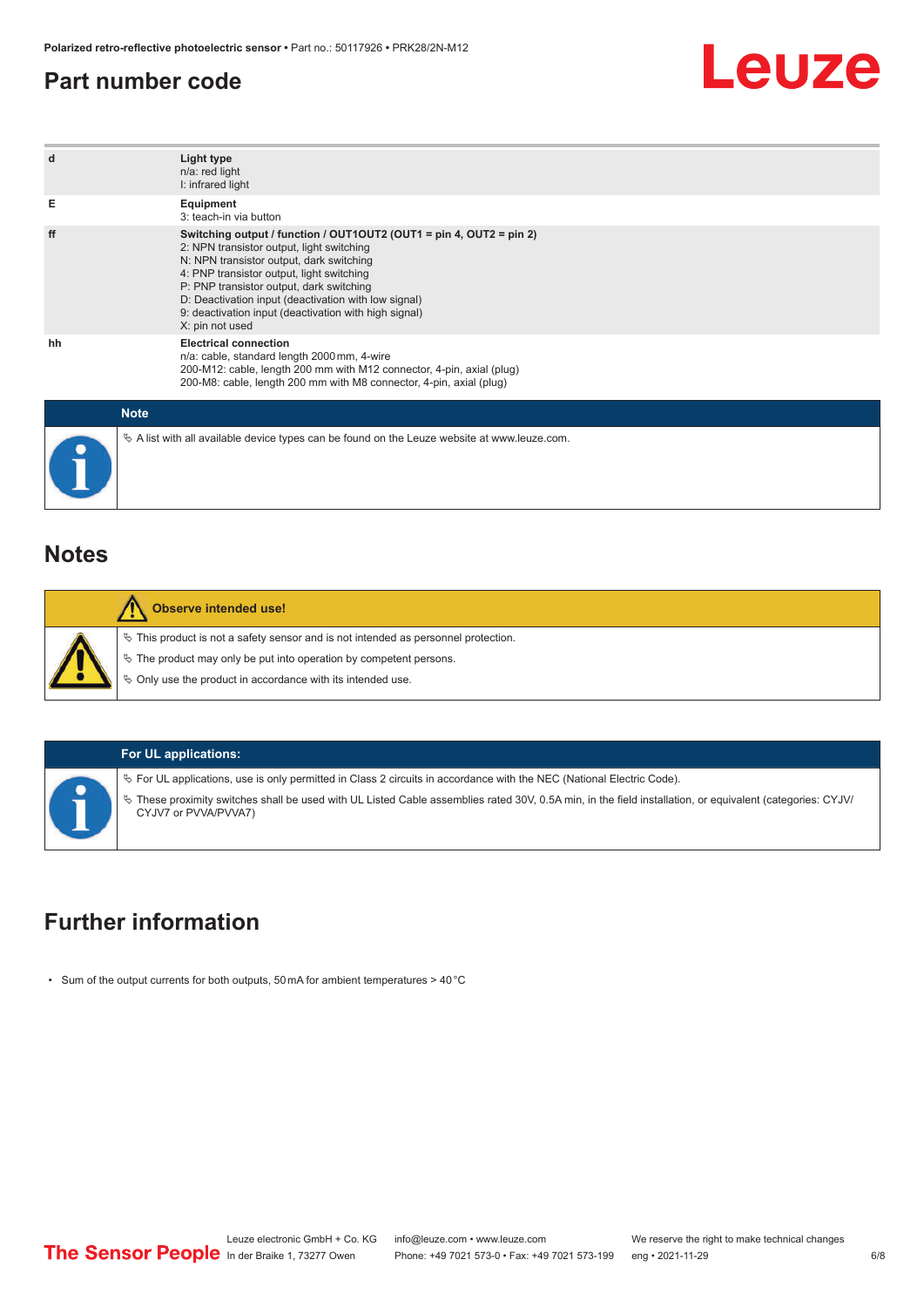#### **Accessories**

### Connection technology - Connection cables

|  | Part no. | <b>Designation</b>     | <b>Article</b>   | <b>Description</b>                                                                                                                                          |
|--|----------|------------------------|------------------|-------------------------------------------------------------------------------------------------------------------------------------------------------------|
|  | 50130652 | KD U-M12-4A-V1-<br>050 | Connection cable | Connection 1: Connector, M12, Axial, Female, A-coded, 4-pin<br>Connection 2: Open end<br>Shielded: No<br>Cable length: 5,000 mm<br>Sheathing material: PVC  |
|  | 50130690 | KD U-M12-4W-V1-<br>050 | Connection cable | Connection 1: Connector, M12, Angled, Female, A-coded, 4-pin<br>Connection 2: Open end<br>Shielded: No<br>Cable length: 5,000 mm<br>Sheathing material: PVC |

#### Mounting technology - Mounting brackets

| Part no. | <b>Designation</b>   | <b>Article</b>      | <b>Description</b>                                                                                                                                                                       |
|----------|----------------------|---------------------|------------------------------------------------------------------------------------------------------------------------------------------------------------------------------------------|
| 50124651 | <b>BT 205M-10SET</b> | Mounting device set | Design of mounting device: Angle, L-shape<br>Fastening, at system: Through-hole mounting<br>Mounting bracket, at device: Screw type<br>Type of mounting device: Rigid<br>Material: Metal |

#### Mounting technology - Rod mounts

| Part no. | <b>Designation</b> | <b>Article</b>  | <b>Description</b>                                                                                                                                                                                                                                                     |
|----------|--------------------|-----------------|------------------------------------------------------------------------------------------------------------------------------------------------------------------------------------------------------------------------------------------------------------------------|
| 50117255 | BTU 200M-D12       | Mounting system | Design of mounting device: Montagesystem<br>Fastening, at system: für Rundstange 12 mm, Blechklemmbefestigung<br>Mounting bracket, at device: schraubbar, für M3-Schrauben geeignet<br>Type of mounting device: klemmbar, drehbar 360°, justierbar<br>Material: Metall |

#### Standard reflectors

| Part no. | <b>Designation</b> | <b>Article</b> | <b>Description</b>                                                                                                                                                                                                                          |
|----------|--------------------|----------------|---------------------------------------------------------------------------------------------------------------------------------------------------------------------------------------------------------------------------------------------|
| 50081283 | <b>TKS 20X40</b>   | Reflector      | Design: Rectangular<br>Triple reflector size: 2.3 mm<br>Reflective surface: 16 mm x 38 mm<br>Material: Plastic<br>Base material: Plastic<br>Chemical designation of the material: PMMA8N<br>Fastening: Through-hole mounting, Adhesive      |
| 50040820 | <b>TKS 40X60</b>   | Reflector      | Design: Rectangular<br>Triple reflector size: 4 mm<br>Reflective surface: 37 mm x 56 mm<br><b>Material: Plastic</b><br>Base material: Plastic<br>Chemical designation of the material: PMMA8N<br>Fastening: Through-hole mounting, Adhesive |

Leuze